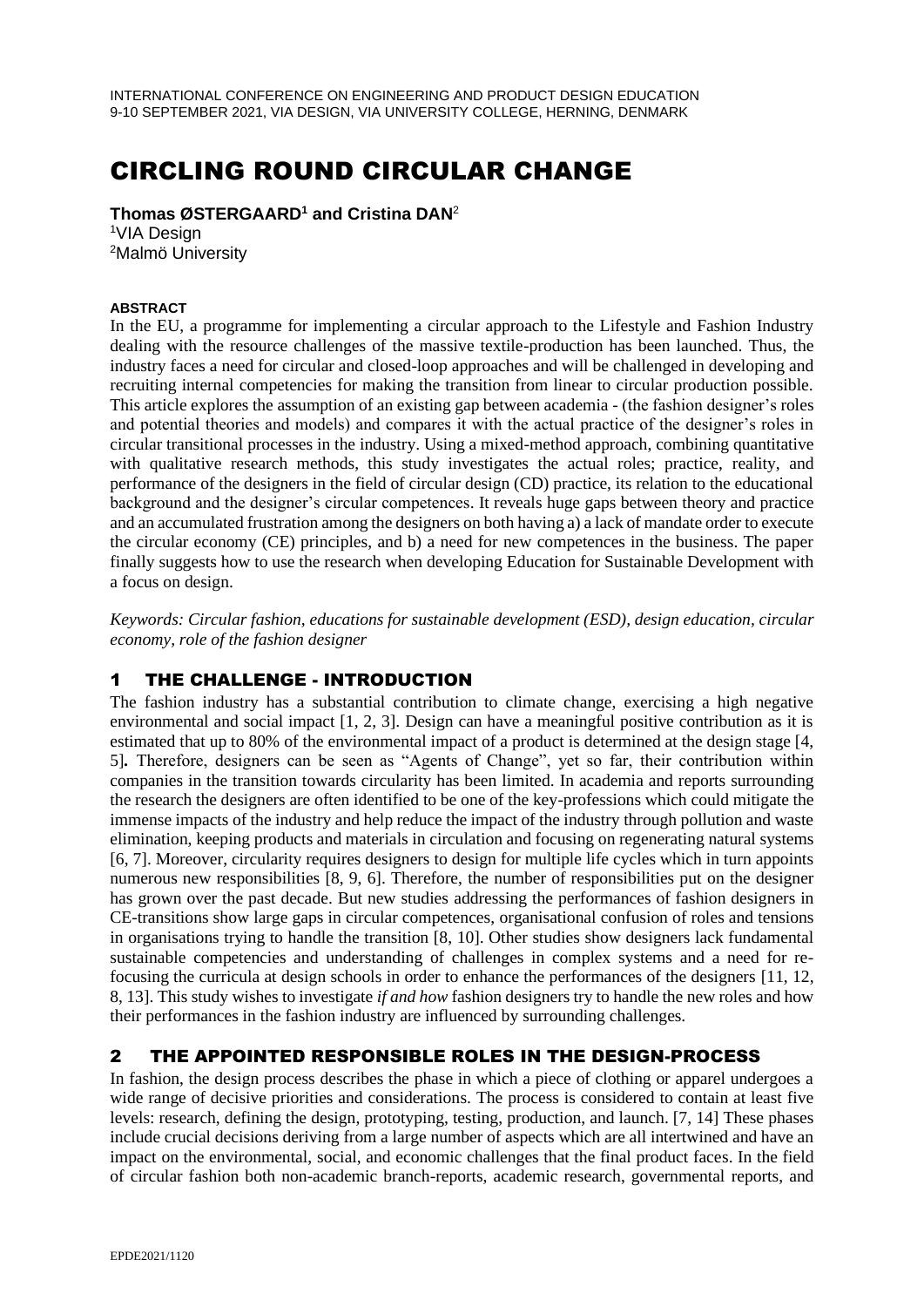NGOs tend to consider the designers of the future and present (fast)fashion to be one of the key-point for a new transition towards circular fashion [14, 15].

In a CE, the designer's roles include that the designer carries the capacity and competences to handle responsibilities spanning from resource flows, materials use, fibres, chemicals, water usage, lifespan, or lifecycle; end of life processes as well as knowledge about the potential business models for sales, customer use, take back, recycling or reuse [7, 10]. Furthermore, as a previous study shows through the ORFDCE model (Organisational Roles of Fashion Designers for Circular Economy) (see Figure 1) the designer can work and possibly interact in different roles in organisations transitioning to a CE, where the designer can have the role of *preventing*, the role of *facilitating* and the role of *advising*, which again should be strategically integrated throughout the different organisational levels [16]. In a CE, organisational systemic changes need to occur in order to enable circularity. [10, 16]. In order for the designer to be aware of and act on some of the above roles, several organisational systemic factors need to be considered: new knowledge on design and context on the part of the designer; dynamic capabilities of the organisation (the company's ability to build, integrate and reconfigure internal and external competences to deal with fast changing surroundings); an improved design management (DM); and a balanced power structure (i.e. the designers' social power as this will largely influence if they have the necessary standing to implement the assigned roles) [16]. Furthermore, as a circular approach relies on collaboration with internal and external stakeholders, sustainability accountability cannot be confined to a single profession [9, 17]. Moreover, as power within the company must be met as well, creating a new occupational mandate for the designer as Agent of sustainable Change is necessary [18].



*Figure 1. The ORFDCE model, Dan & Østergaard 2020*

#### 3 PARADOXES AND NEEDS FOR MANAGERIAL ACTIONS

The challenge of creating a mandate for the designers also calls for a revision of the managerial context in which the designer works. Values and ethos become the centre of attention. When addressing sustainability within organisations, the designer's objectives can be blurred due to organisational tensions and strategic dissonance. Hahn et al. (2014) outlined the inconsideration of organisational tensions and conflicts that contrasted with the convoluted nature of corporate sustainability.[19] Hahn's work emphasized that many businesses today seek simultaneously distinctive sustainability goals even though they can be antagonistic, as formulating a solution to one challenge could be unfavourable to another. As such, the lack of consensus regarding sustainable design not only relates to the lack of knowledge on the designer's part but also the lack of setting a clear set of objectives at the organisational level that are aligned to the company's sustainable vision and mission [20]. Hahn advocates for a transparent managerial approach to corporate sustainability issues, not giving one point of view more value than the other - but persisting on the differences of opinion and thereby generating an "Acceptance Strategy" that can transform existing tensions into "creative tension". This would allow for participation and a more agile open dialogue across the functions in the organisations and the management [19]. Also, Karell and Niinimäki (2020) conclude that designers more or less are struggling with the challenges of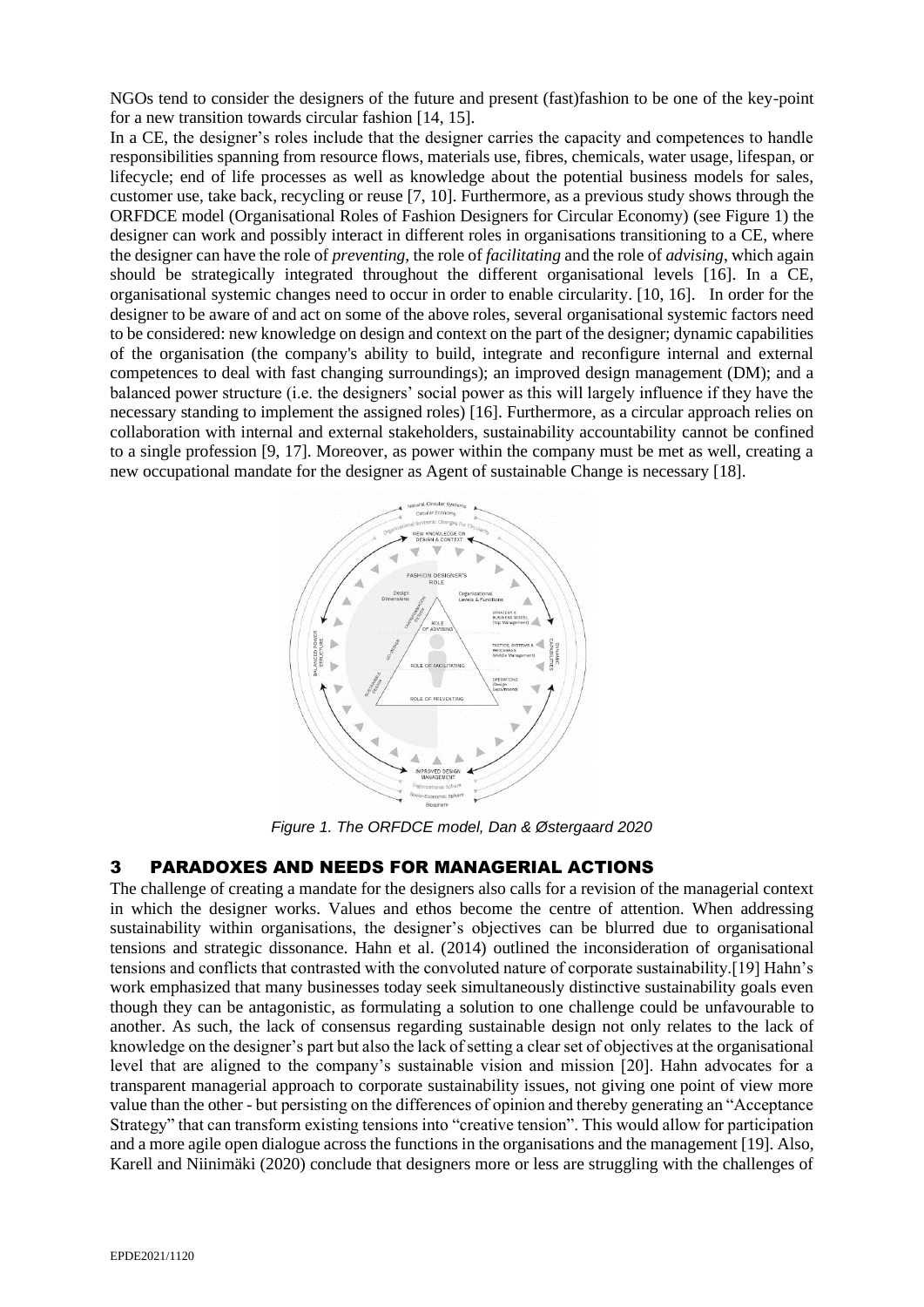"business tensions" and uncertainty of mandates, roles, and functions. But unfortunately, this knowledge has not been included in the industry's practices.

## 4 METHODOLOGY

The intention of this article is on one hand to explore the assumption of an existing gap between academia - (fashion designer roles and potential theories and models) and the actual practice of the designer's roles in circular transitional processes in the industry. By using a mixed-method approach, this study combines quantitative (surveys) with qualitative research methods (semi structured interviews). [21] Data analysis was conducted in two stages. Firstly, a survey was sent to 20 fashion designers working in sustainable-minded medium-sized Danish companies, of which nine responded. As the survey contained mostly open-ended questions, the analysis was conducted through qualitative content analysis where common themes were identified and coded. In the second stage of the sequential mixed method exploratory strategy [22, 21] five semi-structured in-depth interviews were conducted with five fashion designers working for sustainable-minded fashion companies in Denmark. This was done in order to gain closer insight into the challenges of the roles, mandates, and appointed responsibilities of the designer. The data was analysed through thematic analysis which allowed to identify common and/or varying patterns of practices. Then, the interview results were compared to those of the survey. In order to zoom out in perspective on the inputs from the data, two supplementary in-depth interviews with CE branch experts were conducted.

*Table 1. The occupation, company type and experiences of the interviewed designers and experts*



*Figure 2. Sequential exploratory study strategy*

The designers from both research stages were identified and contacted through and in collaboration with the national Danish Hub for Innovation in the Textile Sector; the Lifestyle and Design Cluster (LD-Cluster) for a more precise selection of respondents. But, as this study also shows, similar to other studies made by Karell, E. & Niinimäki (2020) it can be really difficult to find designers who are willing to a; spend the time on the interview, and b; commit themselves to a longer lasting relationship to research. [22, 21]. Therefore, the study has certain limitations and would have benefitted from more interviews and survey responses that would have enriched and brought more nuance to the data.

# 5 FINDINGS

Both interviews and surveys had the primary objective of identifying challenges of the roles, mandates, and appointed responsibilities of the designer within organisations that are sustainable-minded. The questions asked were similar for both interviews and surveys and addressed: experience with CE and CD and competencies, obstacles they encountered in implementing CD, support, and opportunity within the company to exercise real changes in relation to sustainable development and CE, new roles and responsibilities, organisational challenges, and tensions. Three thematic clusters were identified below: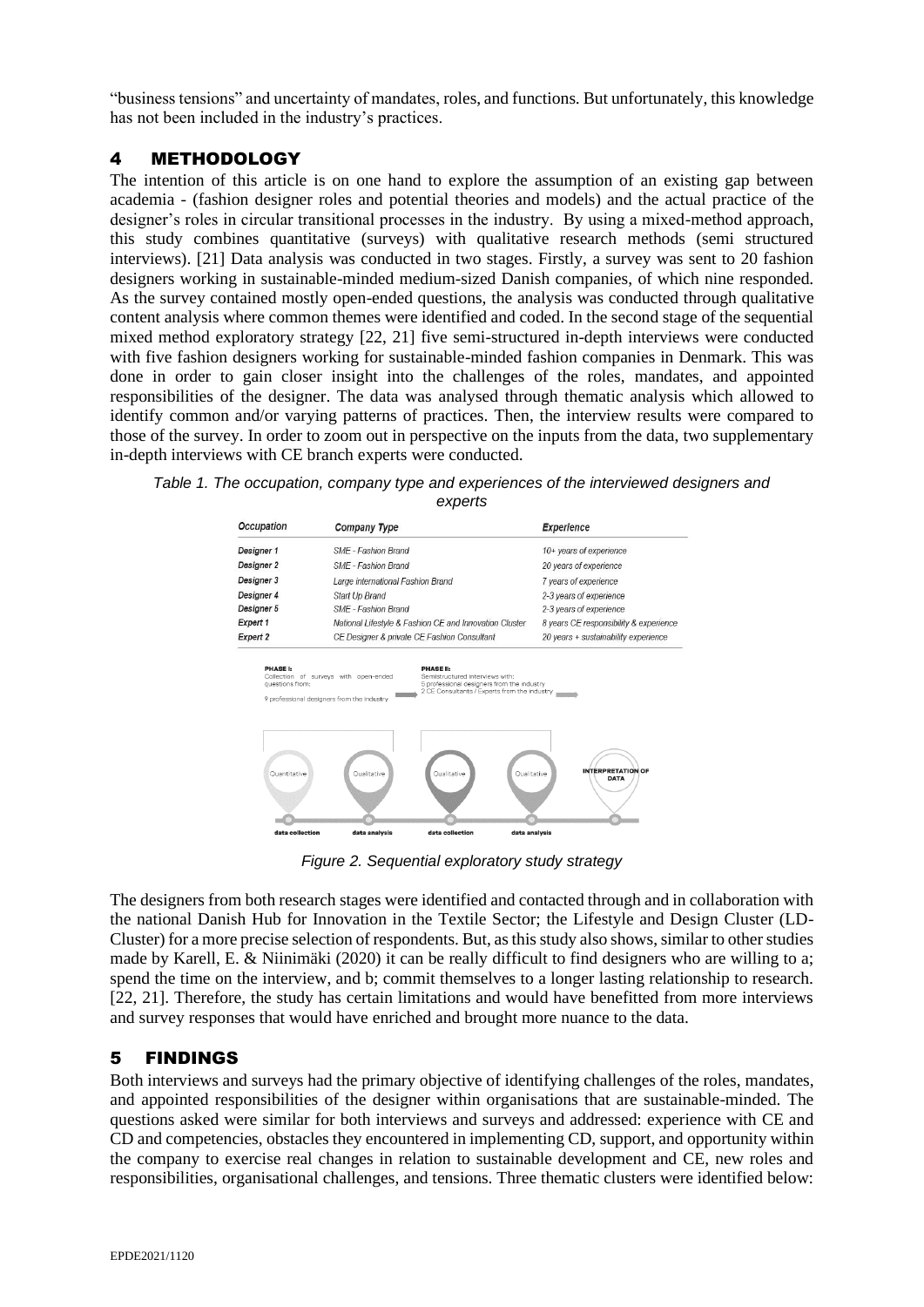#### **5.1 Roles**

Outlining main findings, all but one designer confirmed that the company they work with has started working with CE and themselves with CD, but they are only in the incipient stage. When asked, if the designers have the skills to work with CE and CD today, six respondents of the survey said they were poorly prepared and pointed at the need for new knowledge and life-long learning opportunities; but also the need for new cross-departmental collaborations between the design department and the purchasers and management. When asked; "Do you feel that the designer has been given more responsibilities in connection with sustainable production and CE?" replies showed new areas of responsibility have emerged over to the designer's field. On the other hand, more than half of the respondents still replied their roles were unchanged and their influence rather limited. In the designer's area, managerial decisions and interests are still key. When questioned if the designers felt they had a substantial influence on making the companies more sustainable the replies differed, but most described a limited discussion with the management. Only a couple of the designers saw themselves as leaders towards circular economy in their companies. The three main obstacles to implementing CD in their business or industry were: poor communication of strategies and communication between departments in the business, followed by a lack of competences and finally uncertainty of roles and mandates in decision making. In the in-depth interviews, the designers pointed at a sense of being "left alone" - or considered to be an idealist, as the CE and sustainable aims were not integrated into the practice of all the business departments. Moreover, due to lack of time allocation, there is a considerable gap in the designer's CE and CD knowledge. Furthermore, as one designer pointed out: *"the designer can do something today, but once we work with systemic interventions, there is a need for the designer to be part of broad interdisciplinary teams in the companies"*.

## **5.2 Mandate**

When asked if the designers felt they have the right "mandate" - that is, a legitimate opportunity to act and launch real changes in sustainable development and the circular economy strategy within the company, the replies differed. Only two of the respondents replied with a full "yes" - whereas most of the respondents said they lacked mandate to act, as the communication between the design department and the management level was poor. As one designer stated, *"I have in principle the mandate to work with CE but lack support from procurement and management".*

More than a quarter of the respondents found it crucial that candidates from the design schools are trained in CE-competences with half of them saying it is crucial for hiring them and four of them saying it is definitively important for hiring them. A majority of the interviewed designers from the in-depth sessions stated that there is a) a lack of true commitment from the management towards sustainability and in particular CE., b) there is a lack of understanding of what sustainability is more than just a buzzword or marketing effect amongst the management, c) there is a lack of genuine interest in transforming the present business models, sourcing techniques, value chains or materials in use from the management, as the legislation still is fairly vague and encourages the present fast-fashion linear production.

#### **5.3 Organisational tensions**

All survey respondents and interviewees recognize tensions within the organisations they work in as CE begins to be integrated within the company including management level. As designers call out several aspects when asked if sustainability and CE can create tensions between different departments and actors in the company: *"Yes, many and great tensions between Design and Economy", "Greatly. Sustainable production challenges our value chain and our entire design."* 

# 6 DISCUSSION

On one hand, the in-depth interviews with the designers showed how prior research on the potential of the designers' roles are dependent on the organisational levels and design dimensions and the power that the designer is offered or able to use [16]. When asked if the designer could see a role as "adviser" on organisational, managerial level, the role of facilitator on a systemic and processual level or the role of preventing on an operational level only few of the interviewed found they had the time, the competences, and mandates to act accordingly. But to the designers these roles could be relevant and of importance, dependent on radical organisational changes, involving all the departments of the business. So, the necessity of a holistic approach for both understanding the organisational system and the external influences on the designer's role is obvious.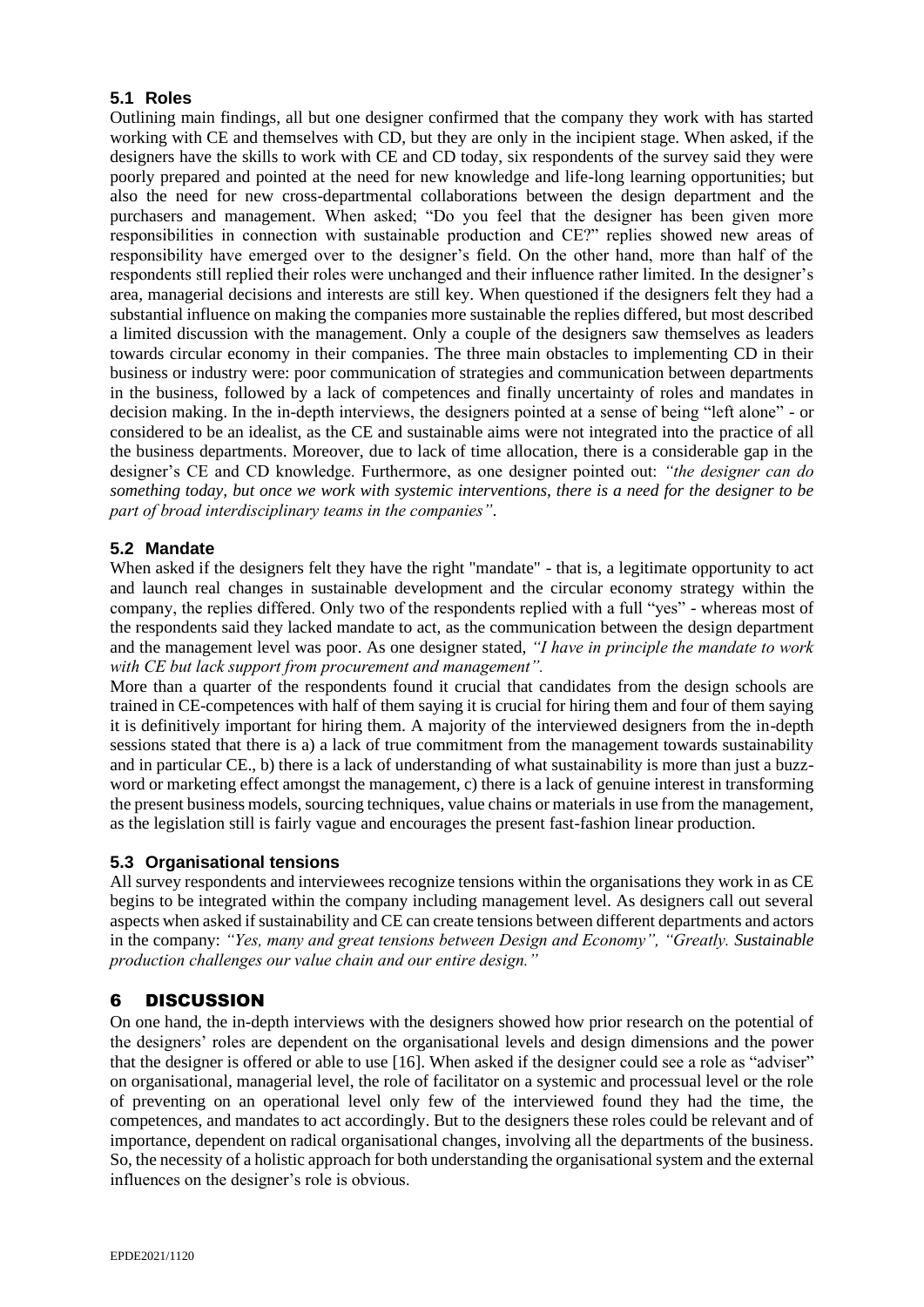Moreover, this study is in accordance with the previous research made by Sumter et al. 2020 and Karell and Niinimäki (2020) showing organisational confusion of roles and tensions in organisations trying to handle the transition [8, 10], but it also reveals the need for new research on other levels of the fashion organisations: management, purchasing, marketing, sourcing, economy, and investment strategies and how these silos in the organisations can collaborate. These types of interactions and breaking of silos should firstly start to appear within the curricula of design educational institutions, setting an example and direction for future practices within organisations.[12] Moreover, the study shows the fashion industry has stalled and probably will not deliver the expected reduction on the impact of the industry, unless political and legislative initiatives become reality.

Corporate tensions in the organisations between designers and other departments showed to be widely spread, with very different aims and approaches to sustainability and circular economy in practice. The commercial sales team and the marketing team in a company, are, according to the designers, not necessarily interested or concerned with sustainable issues at the same level as the design department. In these areas of the business, sustainability is often considered, treated, and communicated as a "trend" - or a strong sales promotion and thereby confusing the overall intention of sustainable products or circular initiatives even more.[19]

The interviewed designers expressed a clear need for leadership but also a profound confusion on who has the mandate to generate change and who is actually responsible. Again, and again the designers pointed at other areas in the company than the design department as the decision making, strategy making or financially decisive. More than half of the interviewees stated their roles had not changed over the past 5-10 years and that their roles still relied on traditional non-sustainable design virtues.

Finally, the educational aspects on CE-competences appear to be crucial for new fashion design organisational positions as they begin to include a circular mandate. And here some of the key answers to why the industry lacks to change is maybe to be found. Here we seem to find a pattern of connections.

# 7 CONCLUSIONS

The intention of this pilot-study has been to try to help identify and bridge the perspectives of academia within the field of circular economy and sustainable development with the fashion industry's current practice, in a mutually beneficial way.

This pilot-study shows a series of gaps between the designer's perception of their roles and the cultural and organisational norms that surround them. And this may be in contrast to the picture of the designer as potentially "Agent of Change''. The interviewed designers have been far away from research and academia for some years, and most of them were not aware of the expected roles in CE or CD. The dominating business structures of fast fashion and organisational power, restrains the designers within the conditions they work. The following points were repeated by the interviewed designers: *a) need for radical political and industrial legislative action* - legislation is lacking and if the change towards a circular fashion industry is to take place, management will only commit if there are legal requirements and clear regulations on the industry; *b) competencies, knowledge and transparency* - competences and knowledge about sustainability and circularity is evidently something most of the designers have made on their own, mostly unaware of existing tools and with limited time to research further into the capacities of these models. Hence, the competences and knowledge are far away from the level of the present academia. It became clear that some of the designers, even if they are adapting circular or sustainable design principles, still rely strongly on a linear production value-chain. The designers also expressed a basic need for knowledge, inputs, and cross-disciplinary collaboration from and with specialists and researchers within materials, chemistry, engineering, technology, and circular business models; *c*) time and the provision of Sustainable Collaborative teams - time was a recurring theme for the interviewed participants and a significant challenge in order to enhance change. So, the mere thought of adding more circular responsibilities to the present tasks seemed unrealistic. In this way, the picture of the designer as the central organisational circular hub is crashing. Building new organisational structures that facilitate the creation of new teams relying on different skills and competences may on one hand provide an opportunity to identify and distribute circular tasks and add interdisciplinarity to the teams, but also require huge investments and re-organisations of the industry. And, finally, a closer, trustful, and continuous collaboration with research and academia is needed, in order to learn from, share and analyse the practices and potentials of the sector.

If the society surrounding the fashion industry has had the hope of the designer as the potential Agent of Change, this study stresses the overall need for education at all organisational levels in the fashion